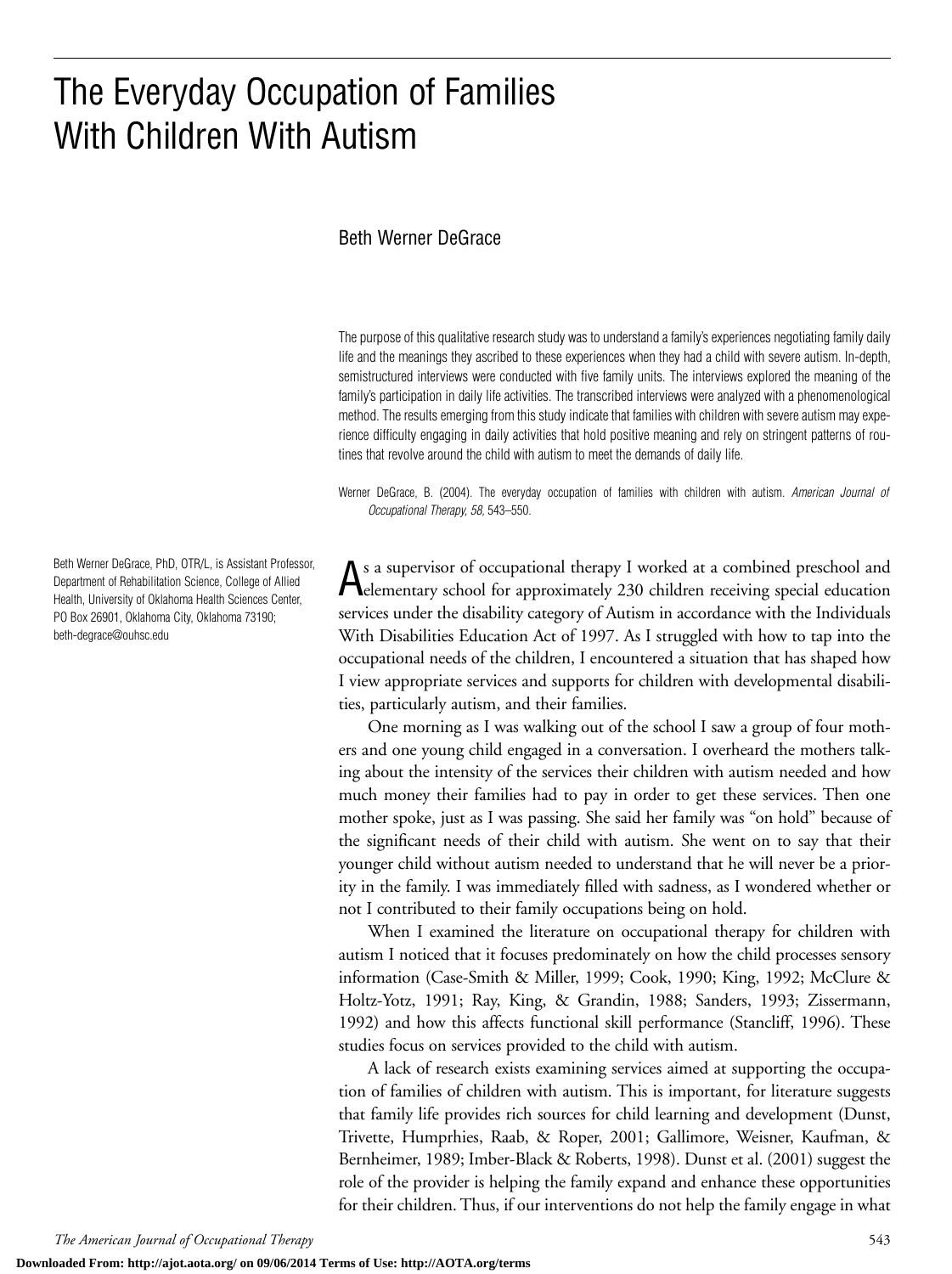they want and need to do together as a family we may be creating interventions that actually interfere with the family's ability to participate in their occupations and this in turn may hinder child development. Therefore, understanding how families with children with autism experience everyday life may provide valuable information on how occupational therapy practitioners can support a family to engage in their occupations.

# Method

For the above reasons, I chose to study the following research questions: "How does a family with a child with autism negotiate the occupations of being a family?" and "What are the meanings they ascribe to these experiences?" With support from the literature, the occupations of a family were defined as a family's ability to create and engage in daily routines and meaningful rituals (Dunst, Hamby, Trivette, Raab, & Bruder, 2000; Kellegrew, 2000). A phenomenological method was used to explicate the structure and the meaning of families' lived experiences of daily occupation.

#### *Participants*

The participant, for the purposes of this study, was considered the collective family unit, and a sample of convenience was used. I attempted to recruit eight families, with whom I had worked over the past 4 years. By drawing the sample from families of children on my caseload, I was able to include families who likely had similar experiences with occupational therapy. Five families gave their consent to be a part of the study. To be included in the study, each family unit had to be a family who currently lived with a child with autism and thus, experienced the phenomenon being studied. Furthermore, there had to be at least two family members who lived with the child with autism. The institutional review board approved the study and participants gave informed consent on the day of the interview.

The Jones family included a 9-year-old son George, who had autism, and a daughter, 12 years of age. The Browns had a 10-year-old son Chip, who had autism, and an 18-month-old daughter. The Smith family consisted of a son 17 years of age and Louise, a 10-year-old girl who had autism. The Park family included an 11-year-old boy and Amy, a 10-year-old girl with autism. The Green family consisted of Derek, a 10-year-old boy with autism and his 11 year-old sister. All siblings and the parents, except for the daughter in the Brown family, participated in the interviews. Each family had a mother and a father. The family members provided a collective narrative about their experiences of negotiating daily routines and rituals. All names have been changed to protect the family's identities.

## *Data Collection*

For many types of qualitative studies, including phenomenological studies, the process of collecting information involves in-depth interviews (Creswell, 1998; Dukes, 1984). The purpose of in-depth interviewing in this phenomenological study was to understand the experience of the participants and the meaning given that experience (Seidman, 1991). The family interviews were conducted with all family members who were verbally able to share their experiences.

Prior to conducting the interviews, I sat and wrote my thoughts about: (a) being a family, (b) what it might be like to have a child with autism in my family unit, and (c) my personal experiences and views about being a family, doing things as a family, and sharing family experiences. This process, recommended by Moustakas (1994), made conscious the perceptions I had regarding the experiences being researched. My beliefs about parenting a child with severe autism and who had multiple behavioral challenges was that being able to engage in everyday meaningful occupations would be very difficult. I perceived family life for these families to be filled with the need to control the behavior of the child with autism, so moments for relaxation within the family unit would be minimal. I also believed that having a child with autism would mean pursuing and attempting a wide variety of treatment options, which could be a source of discord within the family unit.

The in-depth, semistructured interviews with each of the five families explored the meaning of the family's participation in daily routines and rituals. The focus of the questions was on how the family structured daily living activities, the significance of the family's daily activities, the meaning associated with the enactment of these activities, and describing moments when they felt like a family (see Appendix A for the questions). The questions were provided to the family ahead of time in a letter. In the letter, the families were also asked to bring items to the interview that might further my understanding of their family and their lived experiences. The families were invited to share letters, photographs, artifacts, or videotapes with me. I explained that these items would help me to better understand their family and how they engaged in their daily experiences. During the interview, I reminded the families of my interest in seeing anything they felt would help me to understand their family life.

Each family was interviewed once, for an average of 2 hours. The family was able to designate where they wanted to be interviewed. Four of the families chose to be interviewed in their home. One family, the Browns, chose to be interviewed at a restaurant. The interviews were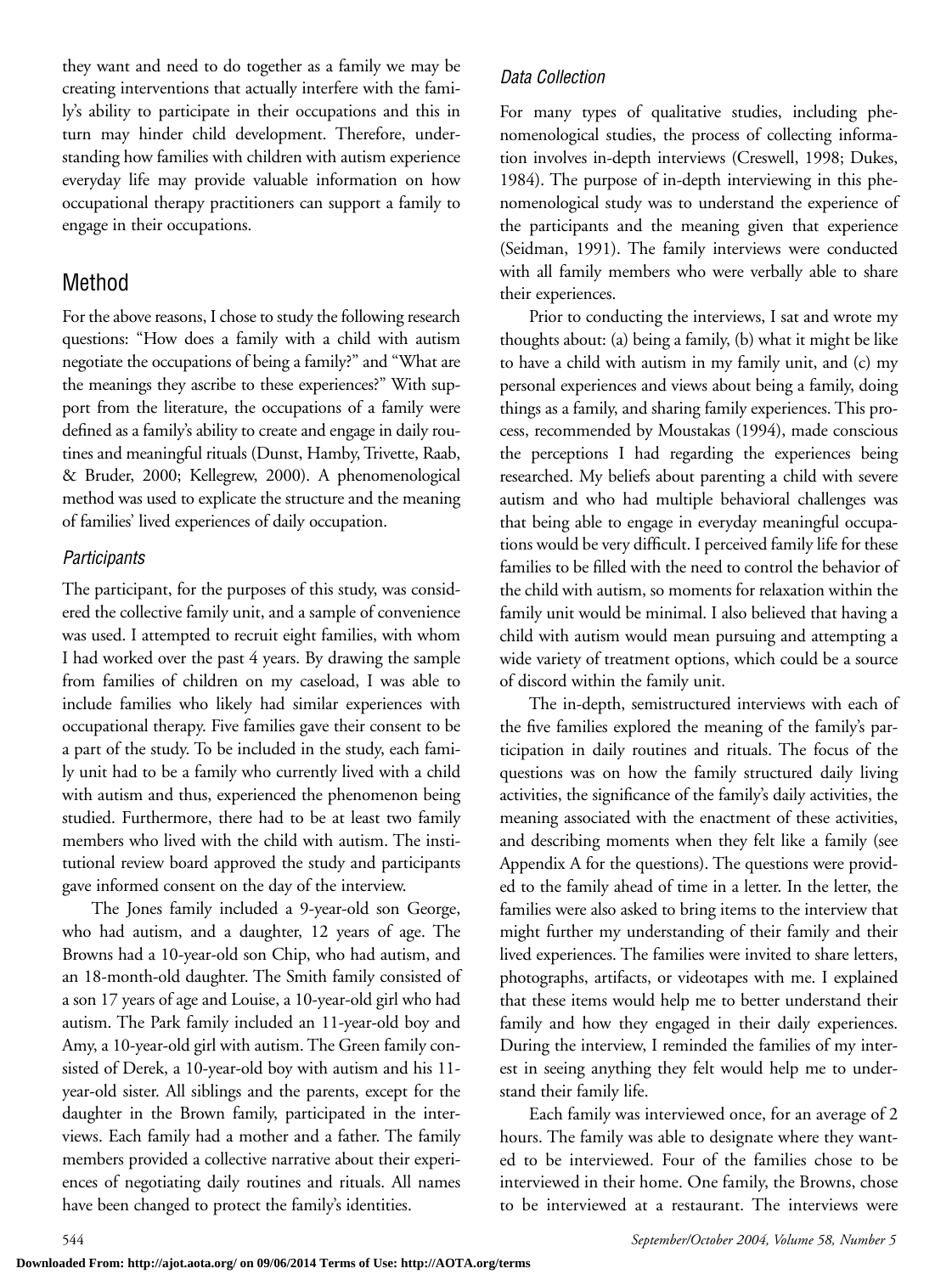tape-recorded and then transcribed. I maintained a journal throughout the study to record self-reflections about the interview process. The information kept in the journal included site observations, personal impressions, and experiences. The self-reflection was a preparatory step to interviewing (Polkinghorne, 1988) and an initial step in data analysis (Moustakas, 1994).

#### *Analysis*

I followed the methodology for phenomenological analysis suggested by Moustakas (1994). The first step included the identification of the researcher perspective, which I accomplished through the journaling previously described. Next began the process of reducing the narratives. I read the narratives repeatedly and reflected upon the meaning of the families' statements in their original context. Significant statements made by the families were highlighted on the original transcripts by using a word processing program. These significant statements were first identified by emotional content, for this gave insight into the meaning of their lived experiences. For example, if the family made reference to being angry, sad, or frustrated then these statements were highlighted and extracted from the narrative. Many of the families' statements were void of specific words depicting emotions. Therefore, during repetitive reading, the definition of significant statements was expanded to include those that *implied* emotional content. For example, statements such as "it is just not sensible," "kind of a mood killer," and "it robs you" were included because I perceived an emotional tone in these narrative accounts and I believed they were relevant to the experience being researched.

The significant statements were read through again and clustered according to thematic labels. I analyzed and interpreted the meanings hidden in the various contexts of the phenomenon as present in the original descriptions. This process resulted in creation of the final core themes of the family's experience. I referred the clusters of themes back to the original descriptions for validation, to ensure the significance of the statements was captured.

From the integration of these data, an exhaustive description of the phenomenon resulted and provided an essential structure of the phenomenon as experienced by these families. From the significant statements and themes, an Individual Textural Description of each family's experiences was created. These textural descriptions were excerpted from the verbatim transcriptions. The textural descriptions provided an account of the underlying dynamics of each family's experience. Feelings, thoughts, and qualities associated with being a family with a child with autism were captured and emphasized for each family in the textural description. I focused on the quality of the experience and

the meaning of the experiences for each family. This led to an overall description of the meaning and the essence of the experience and a composite description of the phenomenon was written. Thematic labels were given to the core themes of the experience. Four outside readers with varying backgrounds and life experiences read and reviewed the descriptions and labels. If these readers found information not explicitly expressed by the participants or the themes were not compatible to the descriptions, this information was deleted.

Polkinghorne (1989) suggested that additional material in varying sources be obtained to further validate the phenomenon under investigation. I sought data from previously developed descriptions of the phenomenon "being a family" that included poems, books, and photographs. For example, I read the books *Family: A Celebration* (Campbell, 1995) and *The Family of Man* (1955). The books contained stories, photographs, and poetry that provided a culturally rich view of "being a family." As I researched the meaning of the phenomenon in varying resources, the information gathered contributed to the authenticity of the data analysis. This was done before, during and after data analysis.

# Findings

As significant statements were extracted from the original transcriptions, the categories of routine, ritual, influence of autism, and being a family emerged. The data analysis process continued with clustering and thematizing the data, and tying together a general description of the experience in accordance with each theme. This resulted in the following themes: (a) whole family life revolves around autism, (b) robbed as a family, (c) occupy and pacify, and (d) fleeting moments of feeling like a family. Each theme will be described and select significant family statements will be included to support the theme.

#### *Whole Family Life Revolves Around Autism*

To families, autism means more than an impairment of the child. For the families, autism is an entity of its own. It, "autism," controls their daily lives. A significant part of the family's day revolves around the needs of the child with autism. The families describe their days as "insane" and "hectic" where "every second counts." From the time the children rise until the time they go to sleep, they require the attention of a family member. For example, the children require prompting and assistance to get dressed, to get a bath, and to brush their teeth. This was best captured by the Greens, who referred to having a child with autism as being "like having an infant."

Since the children with autism in this study were each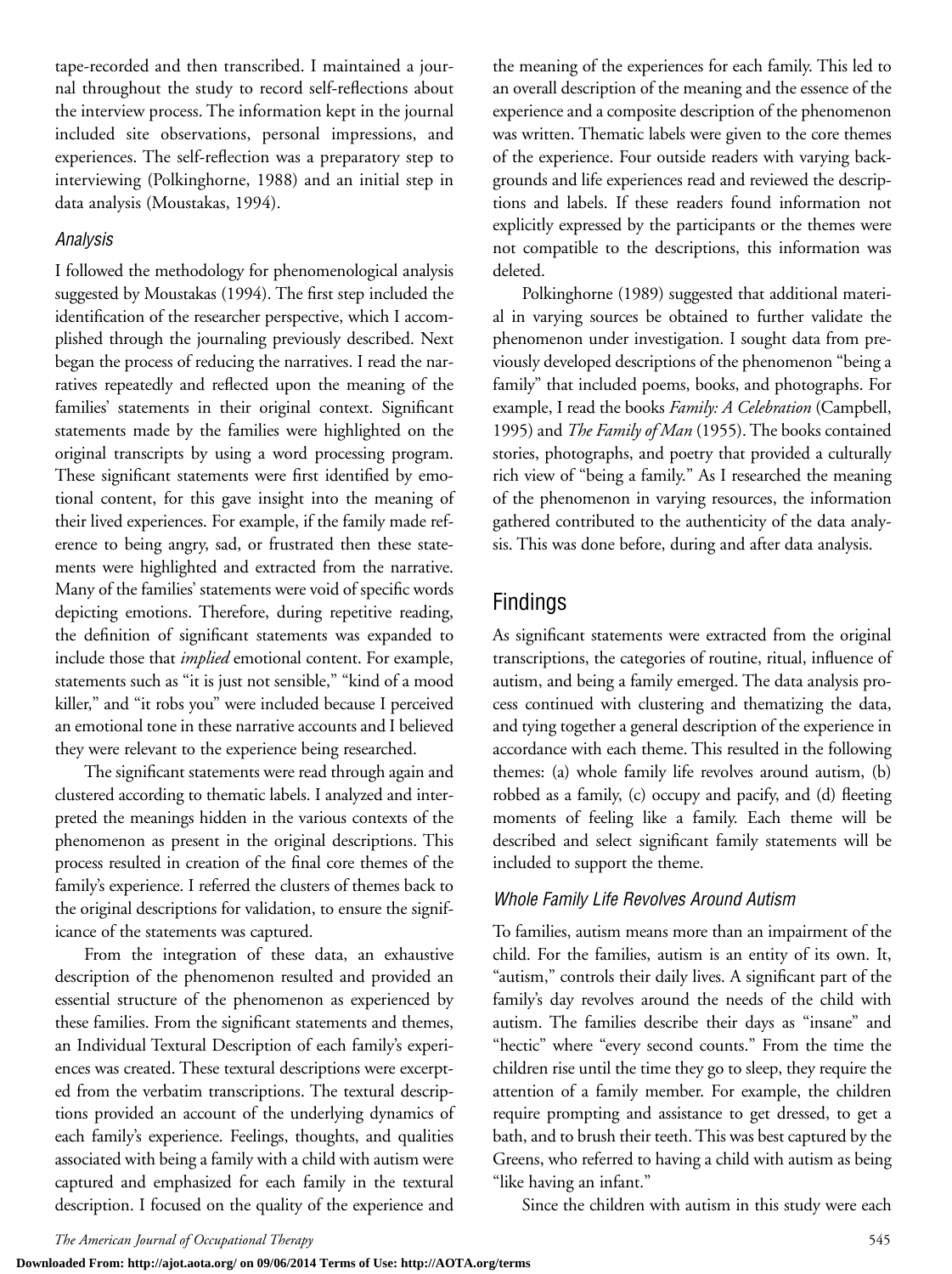about 10 years old, these families have been experiencing demands related to autism for at least the past 7 years. The accrued stress these families experience can be appreciated. As the families described, these experiences were overwhelming and stressful. As described by the Jones's:

It's on a daily basis, it's difficult and tiring and stressful and what we might be able to take, what we might be able handle better in short doses, when it's there day after day after day . . . it just constantly builds up and snowballs up . . . many things are difficult . . . it becomes incredible. . . . It's frustrating, and complicates your whole life. Your whole family's life is always revolving around this situation, making compromises, because of doing extra work . . . he makes all the basic things a lot more harder, whether you're having a meal, whether you're taking care of your everyday activities, it's a lot of work . . .

The other families also expressed the feeling that the demands of autism are nonstop, where they expend so much energy and time dealing with the child with autism.

The anticipation of challenging encounters affected these families' daily experiences. As the Browns said, "There's this underlying, always this underlying current of 'it's' about to happen, he's going to start spitting, something is going to happen." The Parks shared, "We, I'm very stressed out. I get anxiety. I freak out, I get frustrated, because she can't say what's wrong." This unknowing and the inability to plan indicates further that family life revolved around the needs of the child with autism.

The families alluded to how powerless they felt in relation to autism. "He has the run of the house," was a common sentiment expressed in the families' disclosure about their lives. The Greens stated:

He controls where he wants to go to a certain extent, because if he doesn't want to get out of the car, no one can make him get out of the car. So if we go to church . . . and he doesn't want to get out of the car, then you have to drive back home. If [my daughter] says the mall, and then [Derek] wants to go home, he just drops on the floor. He tries to control everything.

With laughter, the mother added:

There was one time last spring . . . he went to [a local supermarket], and it was great, he didn't grab anything; he was having the greatest time. He pushed the cart. We were at the check-out counter and while waiting for the grocery to be bagged . . . and he got on the floor. The manager and assistant manager had to come and pick him up.

Family holidays, vacations, and celebrations tended to also revolve around the child with autism. The families were unable to take vacations for longer than a few days, or they had "narrow options," limited to what the child could tolerate. As the Jones's talked about their vacations:

From experience it is totally impractical and not enjoyable . . . because he is out of his routine, you don't have all of your stuff . . . even though it sounds fun when you think about doing it . . . you know, we didn't see half of what we wanted to see, so was it really worth spending all of this money, is it really worth getting everybody out of whack?

Thus, autism seemed to limit the options of the families in this study. Even on supposedly joyful (e.g., birthdays) or peaceful (e.g., vacations) times, their family's life appeared to revolve around autism. The families appeared to be frequently living moment to moment, while attempting to meet the demands of autism.

#### *Feeling Robbed*

As family life has developed around the needs of the child with autism, these five families each expressed feelings of being "robbed." Autism appears to have robbed the families of naturally experiencing satisfaction and happiness, making it hard to enjoy the day as a family. As shared by the Jones's:

Because you know, even if you won the lottery that day, it would always be tempered by, yeah, but you know we got this . . . it kinda robs you of, any chance of having, you know, a real personal level of content inner satisfaction. It's kinda like a burden that's always, always hanging over you.

Many families described autism as a "nightmare." For example, the Browns describe their latest vacation attempt as: It was such a nightmare, because [Chip] did not want to go in the ocean, he didn't want to go onto the dunes. . . . We had to go to the community, find a community pool that was a camp . . . it was miserable . . . it was a nightmare . . . we came home early because he was freaking out, screaming, writhing . . . we left . . . it was a nightmare, it was really a nightmare. It could've been the most fabulous, and I visualize sitting on the beach, two beach chairs, Chip playing in the sand, you know what I mean, a typical day, like families, I know families that go to the beach and they spend the day at the beach from early in the morning until late at night and they eat meals on the beach.

The families also felt robbed of dreaming of the future. The families hesitated to think about what the future might bring. As the Jones's stated, "The future is actually the only thing that's more depressing than the present" and the Browns response to a recent ceremony at school, "I was crying for their future, because everybody was clapping for them now and what was running through my brain was 'I'm glad somebody's clapping for them now, because this is probably it.'" The Parks shared:

There never seems to be an end to it. You never see an end to it because with children that are as severe as Louise, the chances of them being independent are really not that great. . . . You look into the future and go, this is never going to be over and that's difficult.

The families felt robbed because they had difficulty doing things families often do together. For instance, the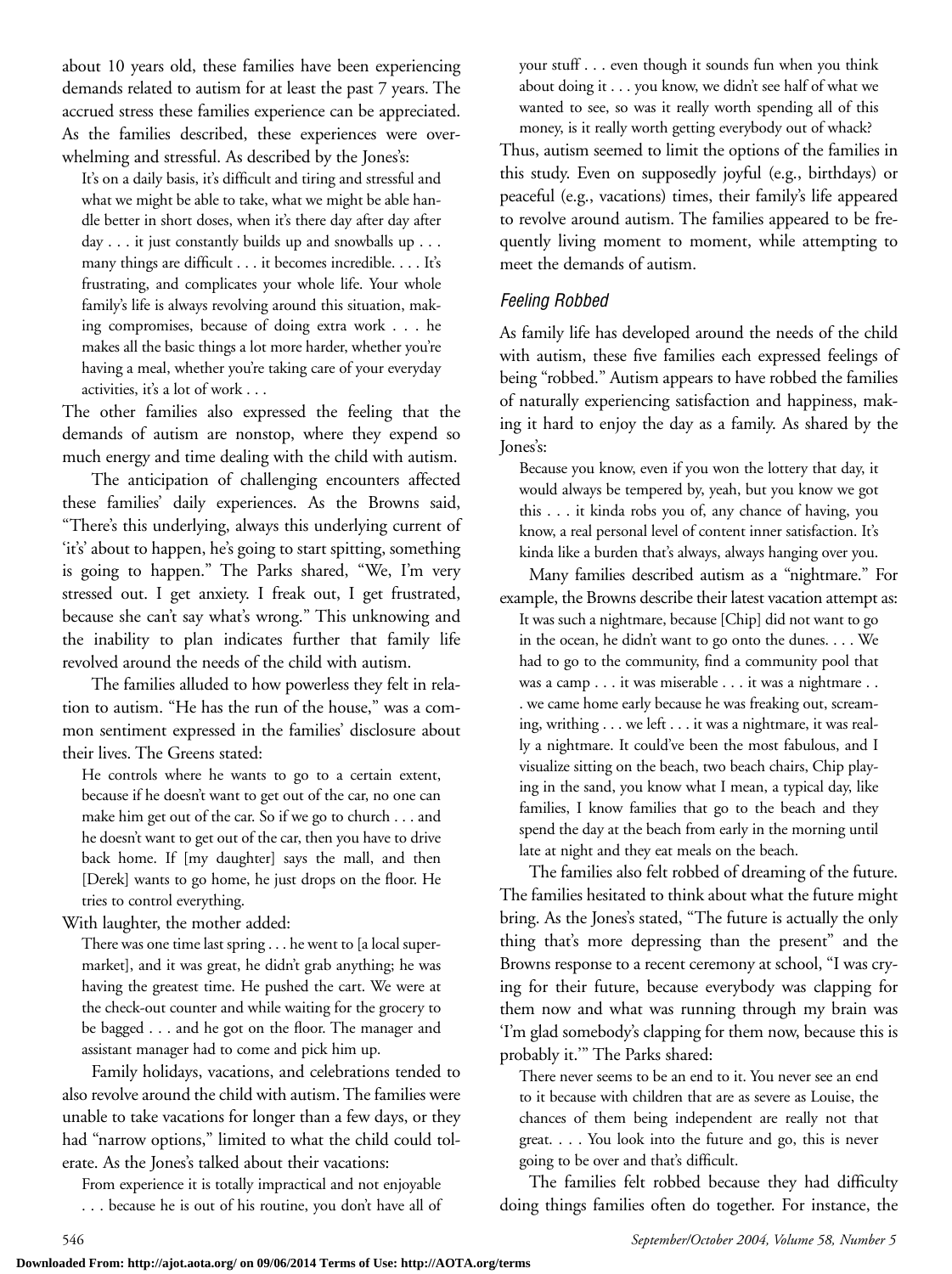inability to incorporate both children on a vacation, going to the mall or out to dinner created a feeling of "family" loss. As the Browns shared, "We'd rather do a lot more and I'd rather do a lot more but . . . to tell you the truth. . . . the most I will do, I get him in the car and . . . just drive. Derek loves it and my daughter, for a little while she'll like it, and then she gets bored . . . so it's stressful." They felt robbed when watching other families engaging in typical family activities, such as going to the beach or out to eat. Each family expressed a sense of "doing it on their own" and the families felt that they "deserve some time to relax," to have time away from autism. However, it is hard for them to find a babysitter who is able to deal with a child with autism. Even asking extended family, who know the child with autism, robbed the family emotionally. They often "feel a bit guilty" about asking for their support, and often need to "ration" their requests.

The families felt robbed because there were no easy answers for negotiating the day with a child with autism. The negotiation of their daily experiences was never leisurely. Each family member endured personal sacrifices, at the cost of their own health and well-being. The sense of being trapped, unable to attain a moment to regroup was felt. The Parks shared, "I feel like we deserve some time to relax and to have some time . . . we need time . . . we don't have time to ourselves . . . in order for us to be able to deal with Amy, we need time too." Common feelings of anger and frustration were expressed, at their inability to achieve peace. The Browns expressed:

We went [nearby] to a bed and breakfast, which was wonderful . . . a craving for solitude. I can't describe it to you, like we have this swing, it was beautiful, the bed and breakfast was nice, but the door looks onto the bay, and they have this Jacuzzi and they have a swing. I couldn't decide, but it wasn't Jacuzzi weather . . . we sat on this swing hanging from the tree. . . . I just sat there and sat there and sat there and I wanted to cry because we had to leave, all I want to have was just solitude and it was peaceful. I was angry that we only had one day. . . . I have never enjoyed peace so much in my entire life . . . it's just not adequate, I felt robbed. And then when I got home, he was sick. I felt robbed, and I was angry that how come other people can do it and we can't?

#### *Occupy and Pacify*

The families frequently used means of occupying and pacifying the child with autism, to keep him or her away from a behavioral crisis and in a "manageable" state. Videos were frequently used to entertain the child. The families used baths as another means to pacify the child since it appeared "to relax" the child. By occupying the child with autism, the families could attempt to manage portions of their day without challenging episodes. The use of home behavioral therapy appeared to be a means of keeping the child occupied and pacified since the therapists would come into the house, and keep the child involved for hours. The Greens said that "it would be ideal to have someone every night to come in to interact with her, to keep her busy and not just watch tapes." When the child is "working" with the behaviorist, the family does not have to take the responsibility of keeping the child occupied, nor do they have to expend as much of their emotional and physical energy.

#### *Fleeting Moments*

The majority of the families found it difficult to identify a specific time when the essence of being a family was felt. The most frequent example stated was driving in a car, when the child with autism was held "captive" and appeared to be enjoying the experience. Many of the families had a desire to engage in positive life activities, but recognized that plans were often altered or attempts were fruitless. Some of the families had decided that the effort was not worth the hassle. Many of the families expressed a lack of inner satisfaction. When satisfaction was felt, it was generally in response to the child not displaying autistic behaviors (e.g., sleeping, riding in a car) so that a sense of being a family was felt momentarily. The example provided by the Jones's captures this phenomenon:

Wow, everything's going good, George is not doing anything . . . I mean, last weekend, we were out eating at a [local restaurant] and, we were all sitting there as a family, and he's dipping his French fries into the ketchup, and he's not making noises or anything and you know, we feel like a family.

There was also a sense of sadness about autism and the family unit. Many of the families appeared to mourn for a "family" life that they did not experience or feel that they could create. Statements made by the families such as "We would rather do a lot more [together]" and "We try to do what we can do, and it's not been easy," conveys the message that negotiating the day with a child with autism was difficult. Throughout my interviews, I was struck by the lack of family photographs in the house. When family photographs were present, the photos were at least 6 years old. None of the pictures was recent, or taken when the child with autism was older than 3 years old. These families were also asked to bring items to the interview that may further the researcher's understanding of their family. Such items could have included letters, photographs, artifacts, or videotapes. None of the families provided these items; this lack of response also suggests that limited moments existed when these families experienced the phenomenon of feeling like a family.

**Downloaded From: http://ajot.aota.org/ on 09/06/2014 Terms of Use: http://AOTA.org/terms**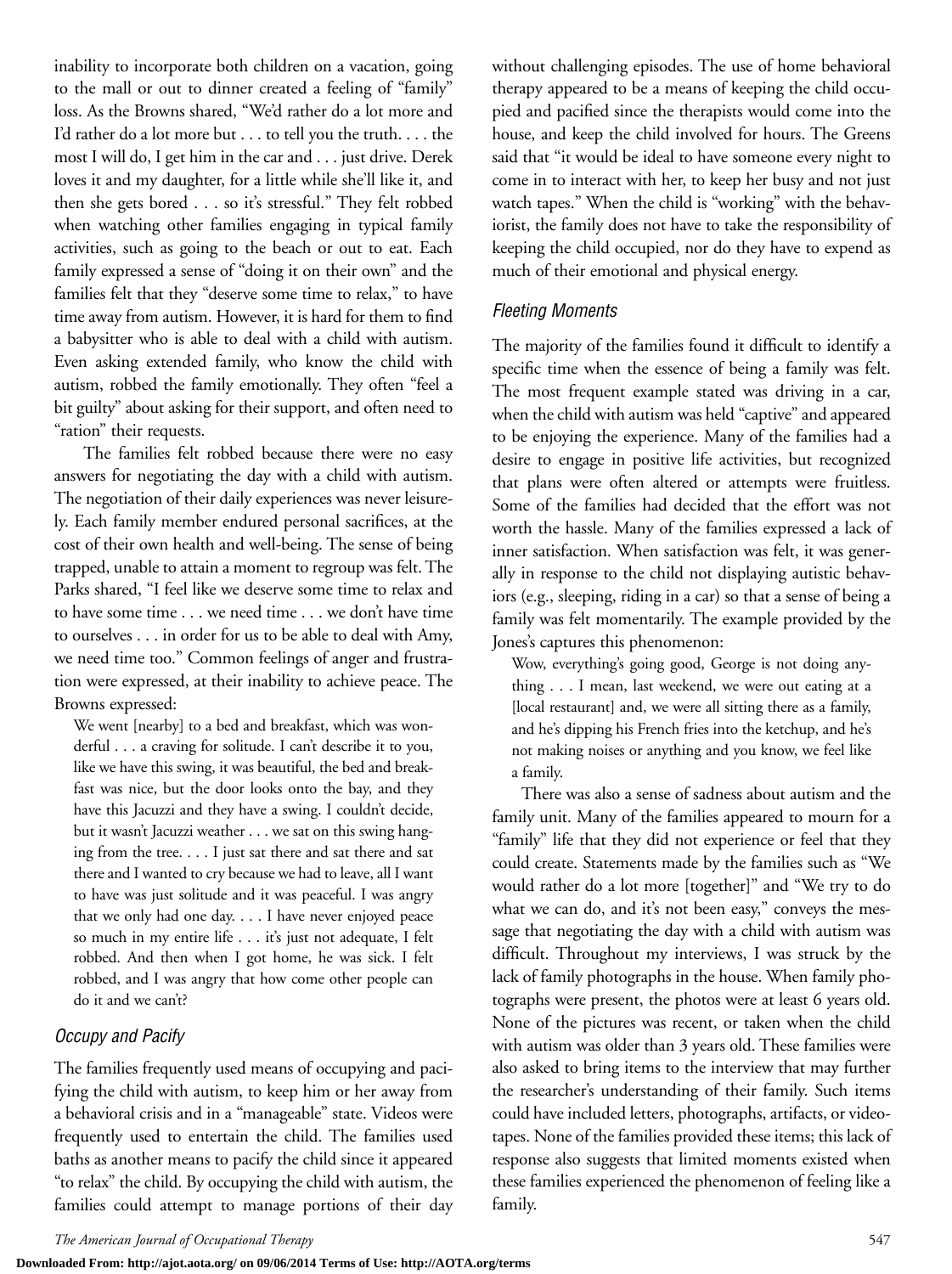# **Discussion**

These themes suggest a pervasiveness of autism in family experiences. From these data, it appears that families frequently experience difficulty establishing positive ways of occupying their time and their lives frequently revolve around the needs and desires of the child with autism. The families in this study often lived moment to moment, as they attempted to meet the demands of autism. Additionally, the families felt robbed due to the dependency of the child with autism and inability to engage in positive social and emotional family experiences. Furthermore, the family spent a majority of the day occupying and pacifying the child with autism. This focused the energies of the family on only one aspect of family life—the child with autism. Finally, the families in this study had difficulty articulating experiences where they have felt the essence of being a family. Altogether, these themes signify how autism affects the creation of and engagement in family occupations by the participants in this study.

As the families in this study structured the negotiation of their daily experiences within the family system and within larger social systems, the identity of their family had become "autism." This conclusion is supported by the literature on family identity. A family's identity forms as the unit negotiates tasks of daily living and develops routinized ways of living (Patterson & Garwick, 1998). The daily routines, adhered to by the family unit, provide the structural integrity for family life (Boyce, Jensen, James, & Peacock, 1983). As suggested by previous research and supported by this study, families with a child with autism have difficulty negotiating their daily routines and family life frequently revolves around the circumstances related to the child with autism (Cohen, 1998; Cook, 1996). The data that emerged from this phenomenological research supports previously described literature about families with children with autism where autism affects the identity and growth of the family unit (Agnetti, 1997; Cattell-Gordan & Cattell-Gordan, 1998; Cohen, 1998; Dillon, 1995).

These findings are of concern to occupational therapy practitioners because family routines have been suggested to be: (a) a stabilizing force in the family, (b) a means for family identity development, (c) a protecting force that promotes the health of family members, and (d) a measure for ensuring the well-being of family members during stressful times (Boss, 1988; Newby, 1996; Schuck & Bucy, 1997; Wolin & Bennett, 1984). These families created rigid and routinized family days that tended to revolve around the needs of the child with autism. This contributed to the identity of the family unit as "autism." Thus, the patterns of routine created by the families have not afforded them a

health-promoting way to engage in meaningful shared life occupations.

The families in this research frequently engaged in family activities to keep the child with autism "occupied and pacified," yet they did not experience a sense of satisfaction with how they engaged in their daily lives. The families described doing their occupations as "day after day after day," and the experiences were "overwhelming" and "stressful." The findings of this research suggest that the families have filled their days with "doing" occupations to keep the child with autism away from behavioral outbursts. This "controlling" of occupations may have left little time for the family to create time for enjoyable and health promoting family occupations. Family time has been exhausted and depleted through the constant doing and controlling of occupations.

The results of this research suggest that families with children with severe autism have difficulty creating and experiencing positive family occupations. It has been difficult for these families to make times for occupations that foster a sense of belonging as a family. Although these families continually worked to manage the demands of the child with autism, opportunities to be together and share time together as a family have been lost. It seemed that the families have learned over the years that occupations that bring the family together (e.g., family celebrations, birthday parties, and holidays) were not worth the "hassle." The time spent by these families has been focused on doing things to control the behaviors of the child with autism.

These families have illustrated that the challenging behaviors associated with autism have had a very broad impact on family occupations. The children in this study demonstrated behaviors challenging the ability of their families to share occupations as a whole family. Other researchers investigating the effects of problem behavior on family life have found similar outcomes, where the daily routines of the family are disrupted and community life is almost nonexistent (Fox, Vaughn, Dunlap, & Bucy, 1997; Fox, Vaughn, Wyatte, & Dunlap, 2002; Turnbull & Ruef, 1996). Collectively these findings suggest children with severe autism and their challenging behaviors can pervasively affect how families engage in occupation and the meanings they ascribe to their occupations. This finding suggests the need for comprehensive family interventions and supports for families who have children with severe autism that deemphasize controlling behavior and emphasize supporting the meaningful, shared occupations of the family.

# Limitations

My prolonged engagement and previous relationships with the families in this study influenced my interpretation of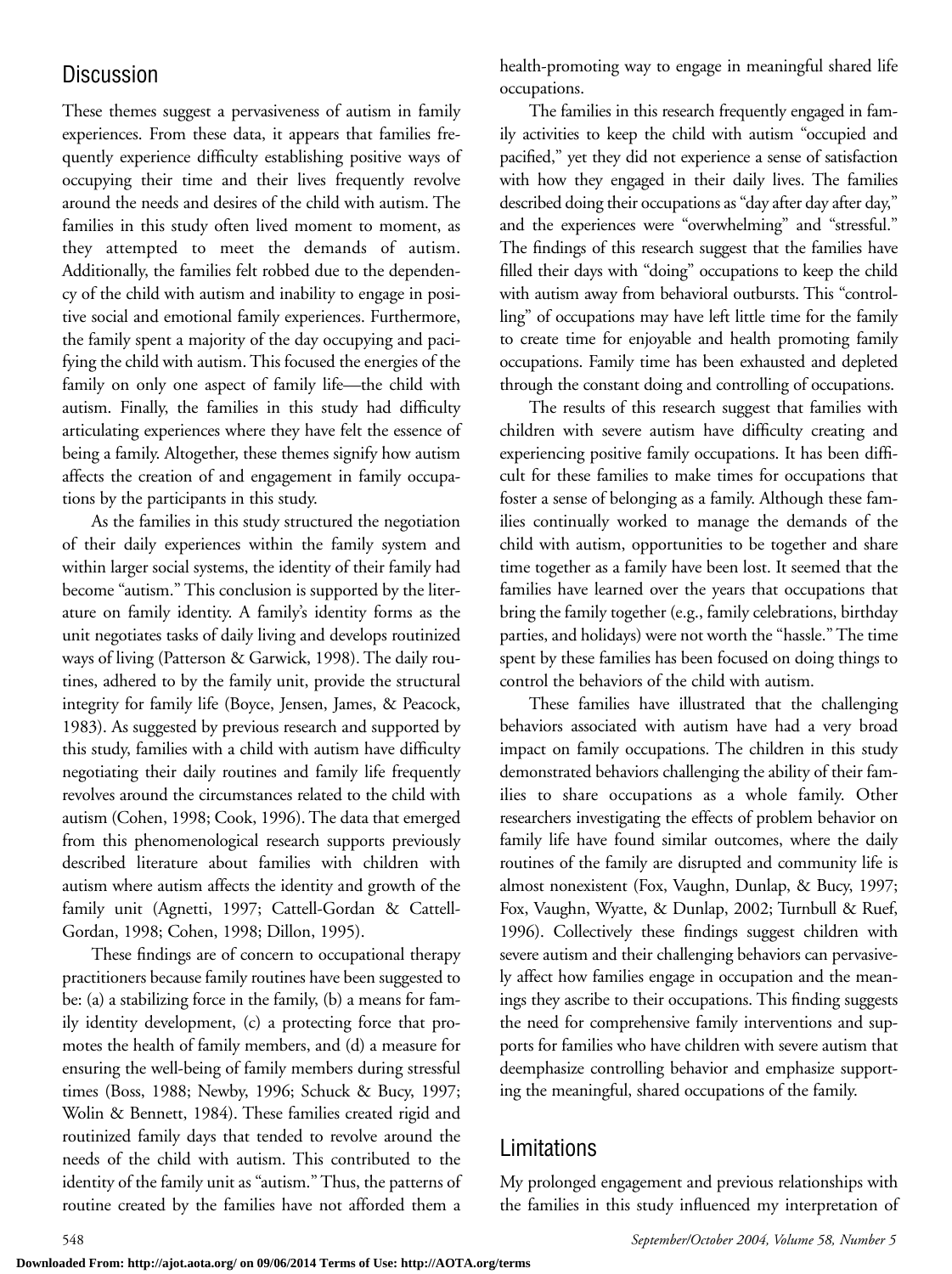the data and the information the families shared with me. Although I made conscious efforts to recognize and suspend my beliefs about what life was like for these families while I constructed the analysis, my perspectives influenced how I interpreted the essence of family occupations for these families with a child with severe autism. During the interview process, I began experiencing a sense of shame for not taking the time previously to understand the challenges these families faced at creating, engaging in, and sharing meaning in their families' occupations. During the analysis, I was drawn to those family statements that supported my growing belief that commonly used interventions for children with severe autism are more focused on having family members do things to the child, which I came to believe encouraged families to spend more time controlling behavior versus creating opportunities for shared family occupations.

The families likely shared information with me as a therapist rather than as a researcher. Their stories may have focused on barriers and challenges of living, which they perceived an occupational therapist would want to hear. This may have limited their description and my interpretation of family occupation.

## Future Directions

If we recognize that as with individuals there is a link between family occupations and the health of the family, researchers and therapists will want to further understand how families spend their time in ways that give them a sense of belonging and shared meaning. I encourage occupational therapy practitioners to take a step back, and gather information that will contribute to the growing knowledge base on family occupations. Practitioners working with families may want to explore what contributes to a family's shared sense of being fulfilled in their occupations and identify the processes that encourage the feelings of being a family. As occupational therapy practitioners elicit this information from families we may identify ways to help families construct ways of engaging in occupations that are satisfying, enduring, and fulfilling to the family.

Again, although I worked with these families for 4 years, it was not until I conducted this research that I heard their voices as "a family." I was caught up in doing things to the child to help the child process sensory information so he or she could do things children typically do and also to ease the burden of caregiving. I wish I had asked the questions that would have provided insight into what would have helped the family unit participate and share meaning in their occupations. So I encourage practitioners to use these questions as a way to assess intervention and supports promoting family occupations. Are we creating supports to help the family participate together in positive health promoting daily life activities or are the interventions we provide interfering with shared family occupations? Are we reflecting upon the impact of our interventions on the family's ability to be together and engage in shared occupations? Are we building, expanding upon, and creating opportunities for positive and meaningful family occupations? Asking these questions may help us identify and address the shared occupations of the family. Eventually, we may learn better ways to identify if and how occupation affects the health and well-being of those (individuals and families) we support in practice.▲

## Acknowledgments

This research was conducted in partial fulfillment for a doctoral degree in occupational therapy from Nova Southeastern University. I thank my dissertation committee members Rosalie Miller, PhD, OTR, FAOTA; Georgiana Herzberg, PhD, OTR, FMOTA; and Carol Niman Reed, EdD, OTR, FAOTA, for their valuable input and assistance. I am grateful to the families who participated in this study by sharing their stories. Portions of this article were presented at 81st Annual Conference of the American Occupational Therapy Association, April 2001, in Philadelphia and the Canadian Occupational Therapy Association Annual Conference, May 2002, in Saint John, New Brunswick.

## References

- Agnetti, G. (1997). Facing chronic illness within the family: A systems approach. *New Trends in Experimental and Clinical Psychology, 2,* 133–139.
- Boss, P. (1988). *Family stress management.* Newbury Park, CA: Sage.
- Boyce, W. T., Jensen, E. W., James, S. A., & Peacock, J. L. (1983). The family routine inventory: Theoretical origins*. Social Science in Medicine, 17,* 193–200.
- Campbell, M. (Ed.). (1995). *Family: A celebration.* Princeton, NJ: Peterson's.
- Case-Smith, J., & Miller, H. (1999). Occupational therapy with children with pervasive developmental disorders. *American Journal of Occupational Therapy, 53,* 506–513.
- Cattell-Gordon, D., & Cattell-Gordon, D. (1998). The development of an effective applied behavioral analysis program for a young child with autism: A parent's perspective. *Infants and Young Children, 10,* 79–85.
- Cohen, S. (1998). *Targeting autism: What we know, don't know and can do to help your children with autism and related disorders.* Berkeley, CA: University of California Press.
- Cook, D. G. (1990). A sensory approach to the treatment and management of children with autism. *Focus on Autistic Behavior, 5,* 1–15.